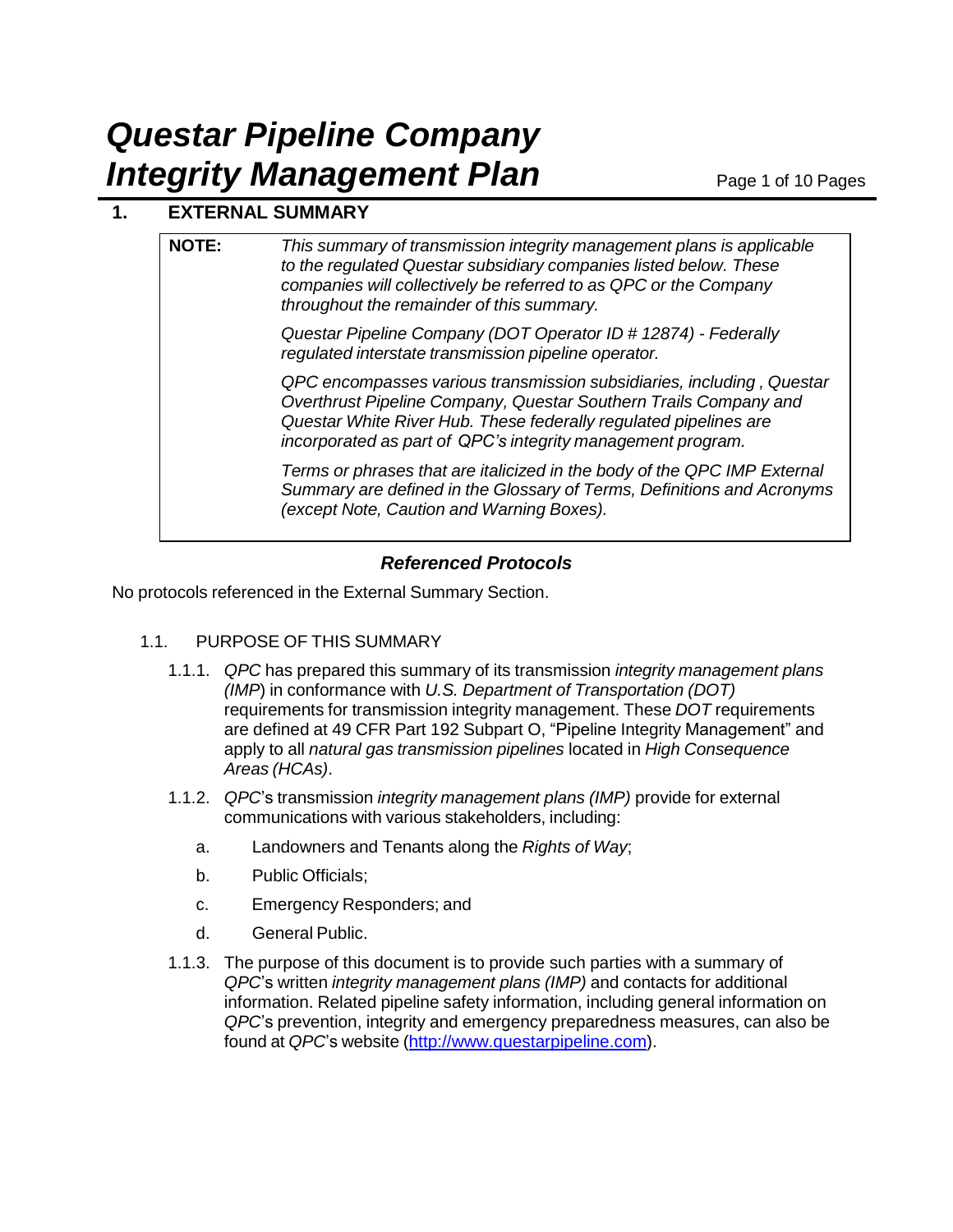### 1.2. WHO TO CONTACT FOR ADDITIONAL INFORMATION

- a. Questar Affiliates Represented by This Summary:
	- *i. Questar Pipeline Company (QPC);*
	- ii. *Questar Southern Trails (QST);*
	- iii. *Questar Overthrust Pipeline Company (QOPC);* and
	- *iv. Questar White River Hub (WRH).*
- b. 24 Hour Emergency Contact Phone Number (Posted on each Pipeline Marker Sign):
	- i. *QPC* -- 800-300-2025
	- ii. *QST* -- 800-261-0668
- c. Website Email
	- *i.* <http://www.questar.com/1OurCompany/contacts/main.php>
- d. Questar Contact For Additional Information:
	- *i.* General Information:

Darren Shepherd, Director Corporate

Communication PO Box 45360 Salt Lake City, UT

84145-0360 801-324-5167

*ii.* Transmission Integrity Management Program:

Doug Brunt, Director, Integrity Management

801-324-3226

## 1.3. BACKGROUND ON UNDERLYING FEDERAL LEGISLATION

- 1.3.1. President George W. Bush and the 107th Congress passed the "Pipeline Safety Improvement Act of 2002" into law on December 17, 2002. Upon passing the bill into law, it became Public Law 107-355 which can be found in its entirety at [http://www.gpo.gov/fdsys/pkg/PLAW-107publ355/pdf/PLAW-107publ355.pdf.](http://www.gpo.gov/fdsys/pkg/PLAW-107publ355/pdf/PLAW-107publ355.pdf)
- 1.3.2. The new law required the *DOT* to issue regulations prescribing standards for *operator's* adoption and implementation of new transmission *integrity management programs (IMP)*. The law set forth minimum requirements for *integrity management programs (IMP)* for gas transmission pipelines located in *High Consequence Areas (HCAs).* The law also requires that operators of gas transmission pipelines complete baseline *integrity assessments* for *covered segments* within 10 years of enactment (by December 17, 2012.) The law also requires that 50 percent of *covered segments* be completed within 5 years of enactment (by December 17, 2007.) Finally, the law requires that *covered segments* be reassessed at least every 7 years.
- 1.3.3. The *DOT* has published the federally mandated regulations at 49 CFR Part 192 Subpart O. These *DOT* regulations are further discussed in paragraph 1.4.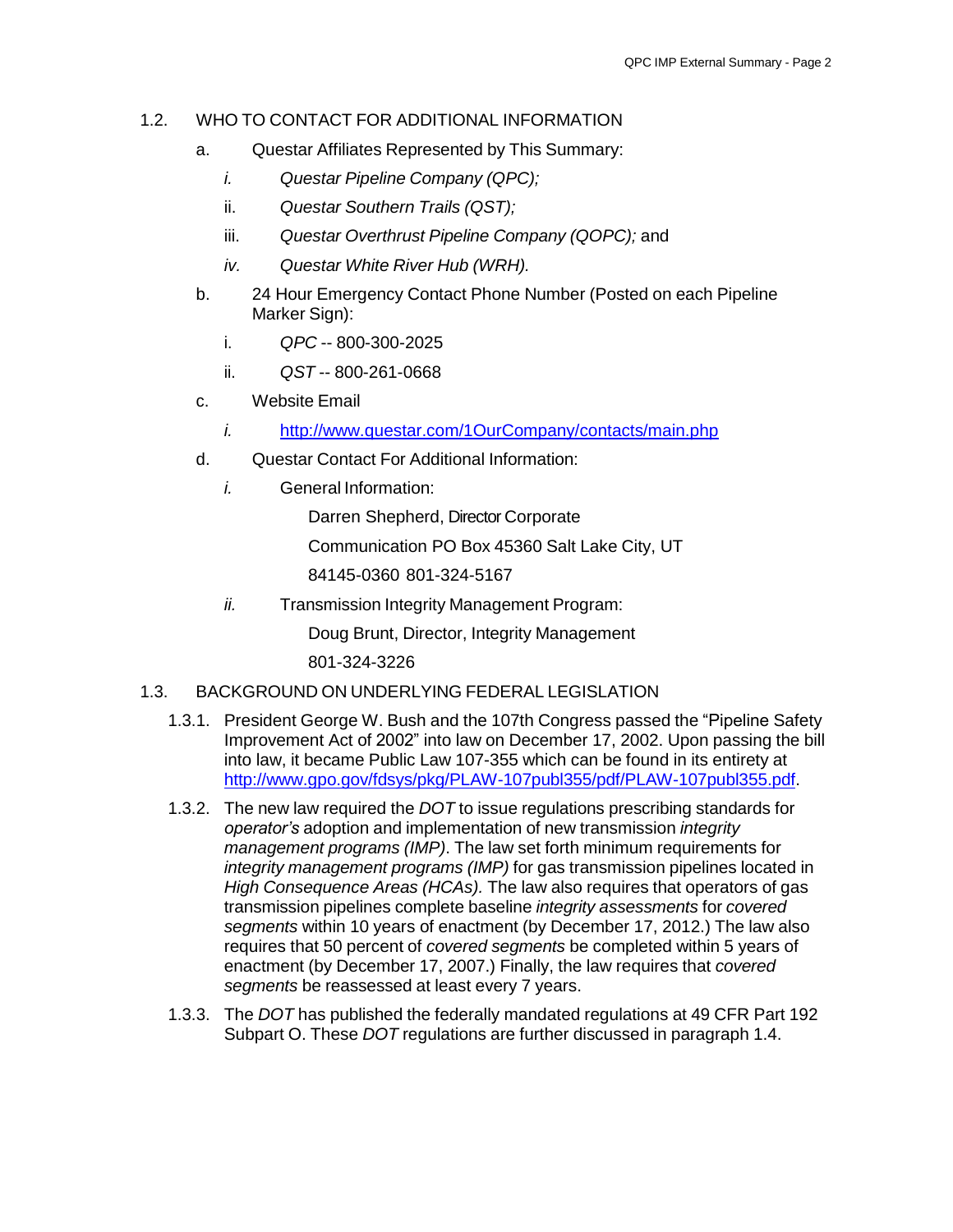### 1.4. BACKGROUND ON UNDERLYING *DOT* REGULATIONS

- 1.4.1. The *DOT* transmission integrity management regulations (49 CFR 192 Subpart O) define the minimum requirements for natural gas transmission pipeline *integrity management programs (IMP)*. These requirements apply to natural gas transmission pipelines located in *High Consequence Areas (HCAs)*. *HCA*s are further discussed in paragraph 1.5.
- 1.4.2. The *DOT* regulations also define what constitutes a *transmission line*: *Transmission line* means a pipeline, other than a *gathering line*, that:
	- a. Transports gas from a *gathering line* or *storage facility* to a *distribution center*, *storage facility*, or large volume customer that is not downstream from a *distribution center*;
	- b. Operates at a *hoop stress* of 20 percent or more of *SMYS*; or
	- c. Transports gas within a storage field. A large volume customer may receive similar volumes of gas as a *distribution center*, and includes factories, power plants, and institutional users of *gas*.
- 1.4.3. The *DOT* transmission *integrity management* regulations (49 CFR 192 Subpart O) do not include pipelines classified as *gathering lines* or *distribution lines*. (Gas service lines and mains serving residential and commercial customers are typically *distribution lines* and are not subject to this particular set of integrity management regulations.)
	- 1.4.4. A copy of the *DOT* transmission integrity management regulations can be obtained online from the *DOT*'s website: *[http://primis.phmsa.dot.gov/gasimp/docs/FinalRuleAmended\\_gas\\_full.pdf.](http://primis.phmsa.dot.gov/gasimp/docs/FinalRuleAmended_gas_full.pdf)*
- 1.5. BACKGROUND -- *HIGH CONSEQUENCE AREAS (HCAs)*
	- 1.5.1. Criteria for determining *High Consequence Areas (HCAs)* are defined by *DOT* regulations at 49 CFR §192.903. *QPC* has determined the location of *High Consequence Areas (HCAs)* on its transmission systems based on the *DOT* requirements. In essence, *High Consequence Areas (HCAs)* are highly populated areas or other areas particularly sensitive to potential transmission pipeline failures.
	- 1.5.2. *QPC* can be contacted for further information on the specific location of *High Consequence Areas (HCAs)* in a community or for integrity related activities in a specific *High Consequence Area (HCA)*. Questions pertaining to *High Consequence Areas (HCAs)* should be directed to one of the contacts listed in paragraph 1.2. *QPC* reserves the right to only respond to officials or other persons requesting information for legitimate purposes.
	- 1.5.3. *QPC* is also interested in being contacted by public officials or the general public regarding activities (e.g. *new construction*) that may result in new or expanded *High Consequence Areas (HCAs)*. Please direct any such information to one of the contacts listed in paragraph 1.2.
- 1.6. *QPC*'S TRANSMISSION *INTEGRITY MANAGEMENT PLANS (IMP)*
	- 1.6.1. *QPC* has prepared comprehensive written plans defining its transmission *integrity management programs (IMP)*. These plans define the methods used to determine the location of *High Consequence Areas (HCAs)* subject to the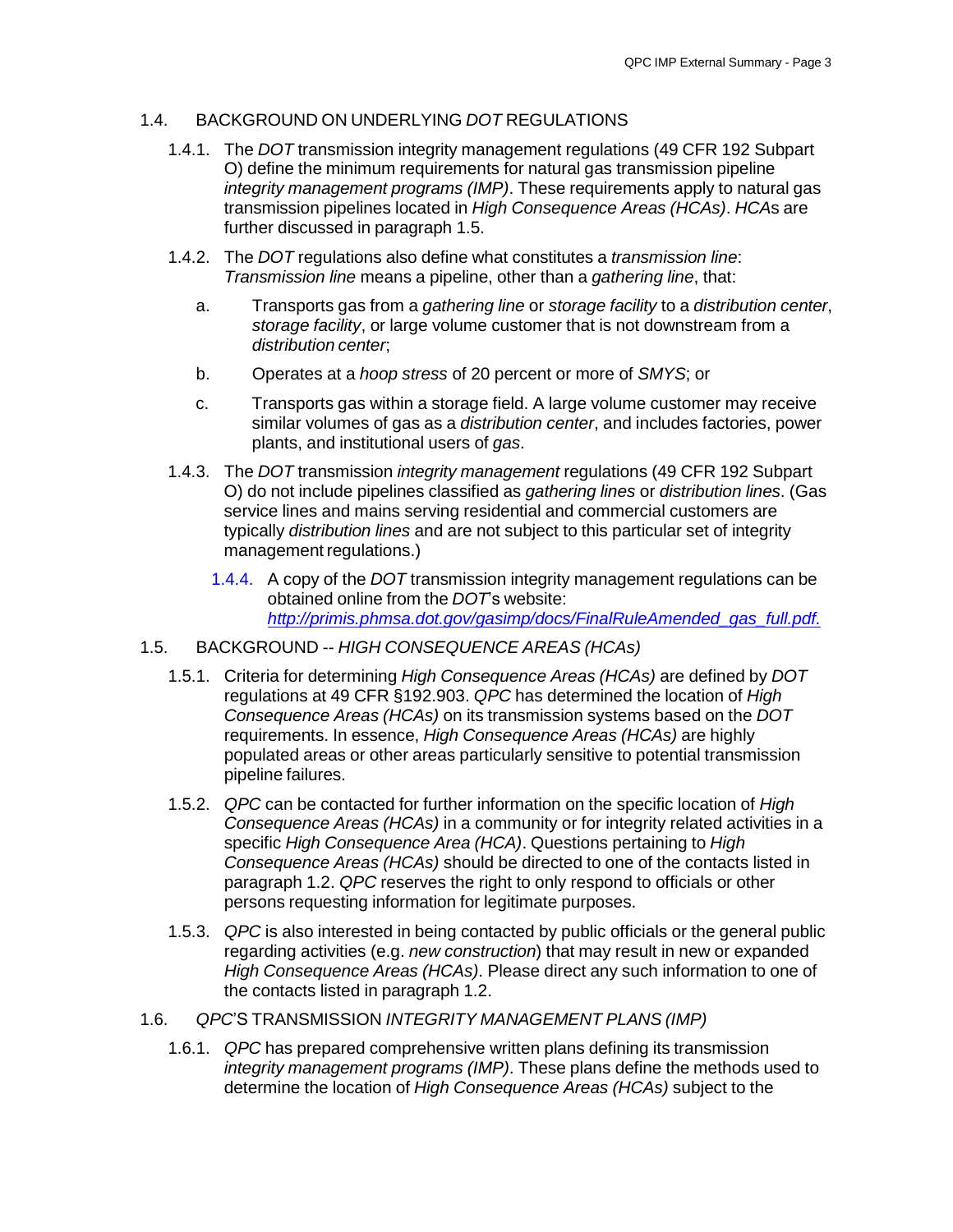program, as well as the methods for assessing the integrity of the pipelines and otherwise complying with program requirements.

- 1.6.2. Allowable methods for assessing integrity include in line inspection (*ILI*, i.e. *smart pigs*), *pressure testing*, *direct assessment*, and other equivalent technology. *Assessments* are *performed* based on *risk* based prioritization and are periodically repeated.
- 1.6.3. Consistent with *QPC*'s longstanding commitment to environmental protection and safety, each *integrity assessment* or other integrity management activity will be conducted in a manner that minimizes environmental and safety risks. Efforts will also be taken to minimize public inconvenience.
- 1.6.4. The basic content of *QPC's Integrity Management Plan (IMP)* is overviewed below. Each section represents a major program element or significant function or activity of the IM Program.
	- a. Section 1 INTRODUCTION
	- b. Section 2 ROLES AND RESPONSIBILITIES
	- c. Section 3 HCA IDENTIFICATION
	- d. Section 4 THREAT IDENTIFICATION AND EVALUATION
	- e. Section 5 RISK ASSESSMENT AND PRIORITIZATION
	- f. Section 6 ASSESSMENT METHOD SELECTION
	- g. Section 7 DIRECT ASSESSMENT PLANS
	- h. Section 8 BASELINE ASSESSMENT PLAN
	- i. Section 9 CONDUCTING ASSESSMENTS
	- j. Section 10 REMEDIATION
	- k. Section 11 ENVIRONMENTAL & SAFETY RISKS
	- l. Section 12 PREVENTIVE AND MITIGATIVE MEASURES
	- m. Section 13 CONTINUAL EVALUATION & REASSESSMENT
	- n. Section 14 MANAGEMENT OF CHANGE PROCESS
	- o. Section 15 QUALITY ASSURANCE PROCESS
	- p. Section 16 RECORD KEEPING
	- q. Section 17 PERFORMANCE PLAN
	- r. Section 18 PERSONAL KNOWLEDGE AND TRAINING
	- s. Section 19 COMMUNICATIONS PLAN
	- t. Section 20 REGULATORY INTERACTION
- 1.6.5. Detailed questions on the content of the plans and plan sections should be directed to one of the contacts listed in paragraph 1.2. *QPC* reserves the right to only respond to officials or other persons requesting information for legitimate purposes.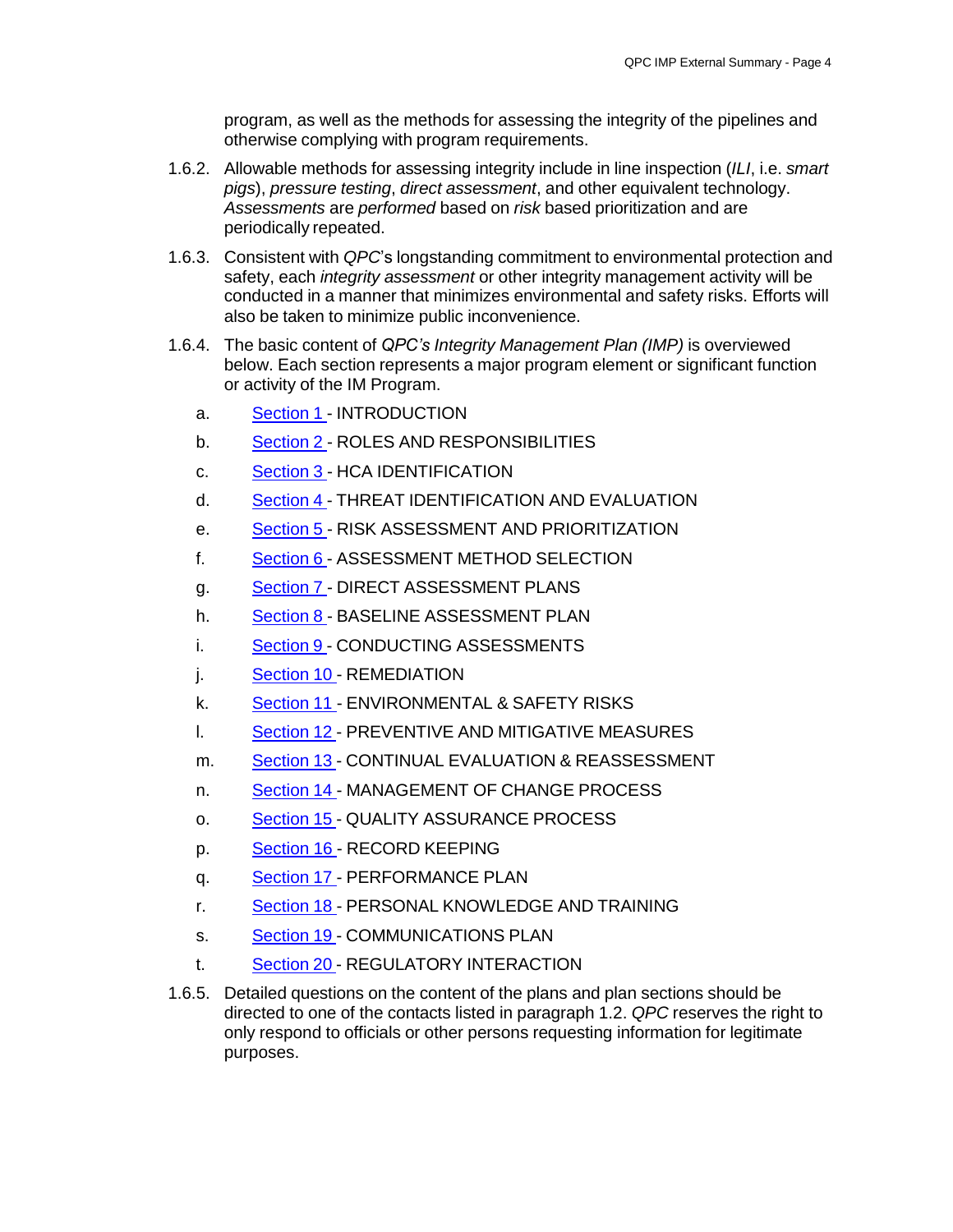#### 1.7. QUESTIONS & ANSWERS

- 1.7.1. Here are some questions and answers (these are hypothetical questions posed for illustrative purposes) that may assist with stakeholder understanding of *QPC*'s transmission *Integrity Management Plan (IMP)* and activities.
	- a. Q -- I live in a subdivision near one of your *high pressure natural gas pipelines*. There is extensive housing (hundreds of homes) in our subdivision and nearby surrounding area. Is the *pipeline* near our subdivision subject to your *integrity management program*?

A -- *QPC transmission pipelines* located in *High Consequence Areas (HCAs)* are included within the *Company*'s *transmission Integrity Management Programs (IMP)* discussed herein. The criteria for *High Consequence Areas (HCAs)* is defined by federal regulations (49 CFR §192.903) and is fairly complex, but *High Consequence Areas (HCAs)* essentially are highly populated areas or other areas particularly sensitive to potential *transmission pipeline failures*. The answer to your question is site specific, and can be provided by an appropriate *QPC* representative (e.g. Doug Brunt, 801-324- 3226).

b. Q -- I'm a County representative who was previously contacted by *QPC* asking for information on the location of so called *High Consequence Areas (HCAs)*. I didn't have any information to provide before, but now I know of a planned new school that might result in the designation of one of these *High Consequence Areas (HCAs)* near one of your *pipelines*. What should I do?

A -- *QPC* greatly appreciates the support and valuable information received from public officials. You should contact *QPC*'s *integrity management* representative, Doug Brunt, at (801) 324-3226.

c. Q -- What options do you have for conducting *pipeline assessments*? Our agency is concerned that you will choose a method that will result in more *excavation* than is desired. Can you limit yourself to a single method, say pressure testing, to minimize the amount of *excavation*?

A -- No, all options for *assessment* methods are needed. The *DOT* currently recognizes four methods: *pressure testing*, *in line internal inspection* (*ILI*, i.e. *smart pigging*), *direct assessment* and other equivalent technology. *QPC*'s analysis of a particular *segment* will *determine* the appropriate method. For example, a certain *pipeline* providing a critical "one way" feed to customers may not be able to be removed from service for *pressure testing* (typically done by pressuring the line up to prescribed levels using water.) *QPC* is in the best position to *determine* the appropriate *assessment* methods with the least amount of impact based on the specific circumstances involved with each *pipeline*.

d. Q -- What is "*direct assessment*"?

A -- The *DOT* regulations explain that *direct assessment* is an *integrity assessment* method that utilizes a defined *process* to evaluate certain *pipeline* threats (e.g. external *corrosion*.) In the case of external *corrosion*, a four step *process* is used including gathering and *integration* of *risk* factor data (preassessment), *indirect examination* to identify areas of suspected *corrosion*, *direct examination* of the *pipeline*, and post *assessment*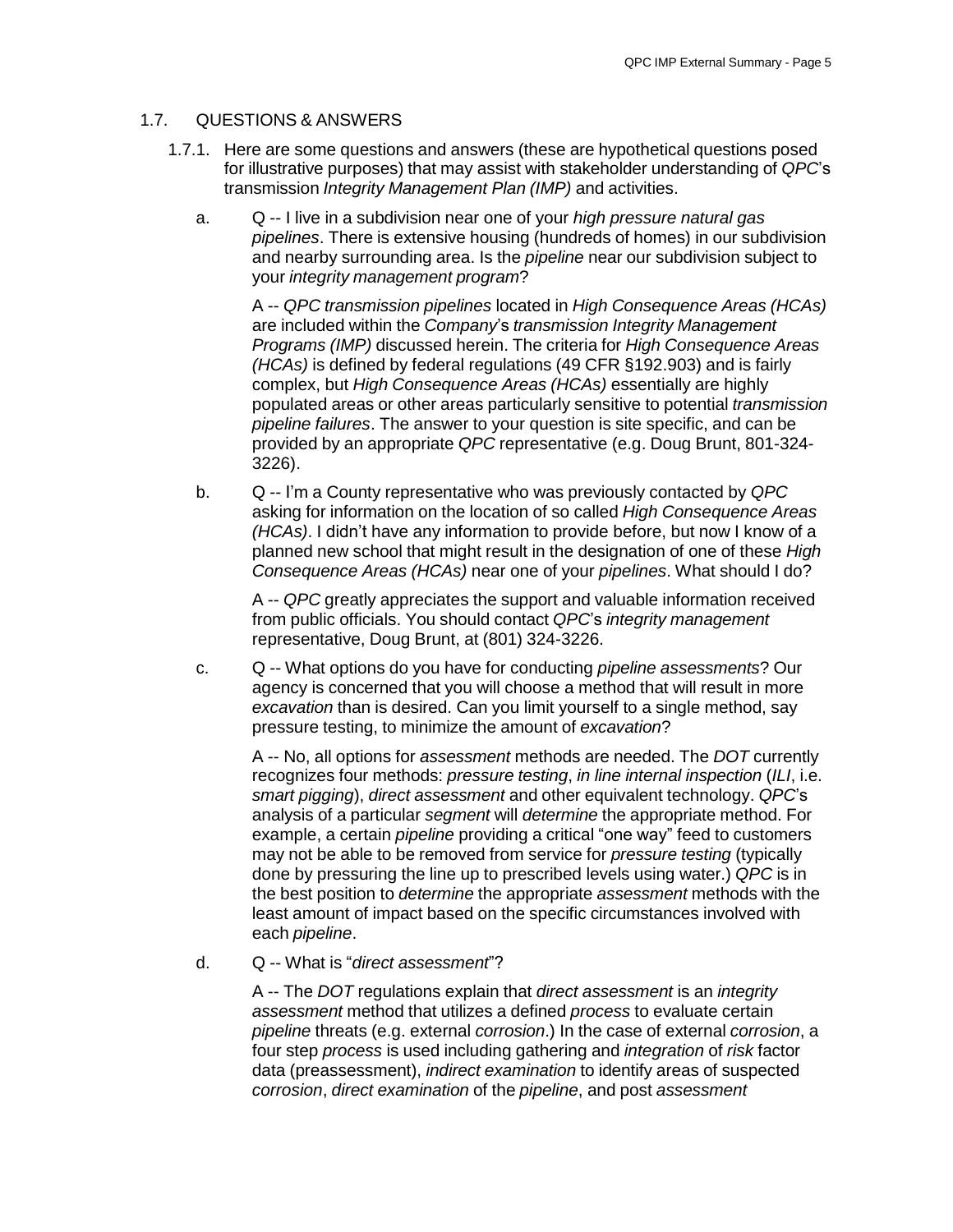*evaluation*. *External Corrosion Direct Assessment* is a method established by the *National Association of Corrosion Engineers (NACE)* in a nationally recognized standard, Recommended Practice RP-0502.

e. Q -- Your website indicates that *in line inspection* is one of your *integrity assessment* methods. What is *in line inspection*?

A -- *In line inspection (ILI)*, also known as *smart pigs*, refers to the use of instrumented, *internal inspection* tools to take integrity related measurements along a *transmission pipeline*. Not all *transmission pipelines* are configured to allow the use of *smart pigs* due to historical restrictions such as constrained bends, fittings, reduced port valves, etc. One commonly used *smart pig* uses *Magnetic Flux Leakage (MFL)* technology to look for metal loss due to *internal* or *external corrosion*. Essentially, a magnetic field is passed through the wall and sensors look for distortions in the magnetic field due to *metal loss*. Another commonly used *smart pig* is a caliper tool that looks for physical *deformation*, such as caused by *third party excavation damage (dents)* to the *pipeline*.

f. Q -- Your company has indicated plans to conduct an *integrity assessment* in our area. Is this *assessment* a one time event?

A -- No. Federal legislation and federal regulations require that *integrity assessments* be periodically conducted on natural gas *transmission pipelines* located in *High Consequence Areas (HCAs)*. These *assessments* will be conducted every few years consistent with the federal requirements.

g. Q -- I'm an emergency first responder with [ABC] County. I would like webbased access to your *pipeline* maps, including the location of your *High Consequence Areas (HCA)*. Can you provide the requested web based access to your maps?

A -- Not presently. *QPC* places emphasis on the protection of sensitive information that could expose its *facilities* to the increased *risk* of terrorism, including public web posting of maps showing the location of *High Consequence Areas (HCAs)*. *QPC* recognizes the essential work of emergency responders and is fully committed to supporting them with maps and other information to facilitate *emergency* preplanning. *QPC* will distribute *Company* maps as requested by emergency responders, local officials or others with a legitimate need for the information. Federal, *state* and local governments can also obtain access to the *National Pipeline Mapping System (NPMS)* to learn the location of Questar and other *pipelines*. The *NPMS* website is: <http://www.npms.phmsa.dot.gov/>

h. Q -- The City of [XYZ] has your company's high *pressure transmission pipelines* located in some recently repaved roads. The City is interested in learning the location of your *High Consequence Areas (HCAs)* and your planned activities. We are concerned that your planned activities may result in *excavation* and damage to some of these roads (we have an *excavation* moratorium for 3 years after paving), and we want you to postpone your activities until after the expiration of the moratorium.

A -- It may be possible that *QPC*'s planned *integrity management* activities are not scheduled until after the moratorium expires and depending on the *assessment* methods used, there may not be any *excavation* in the roadway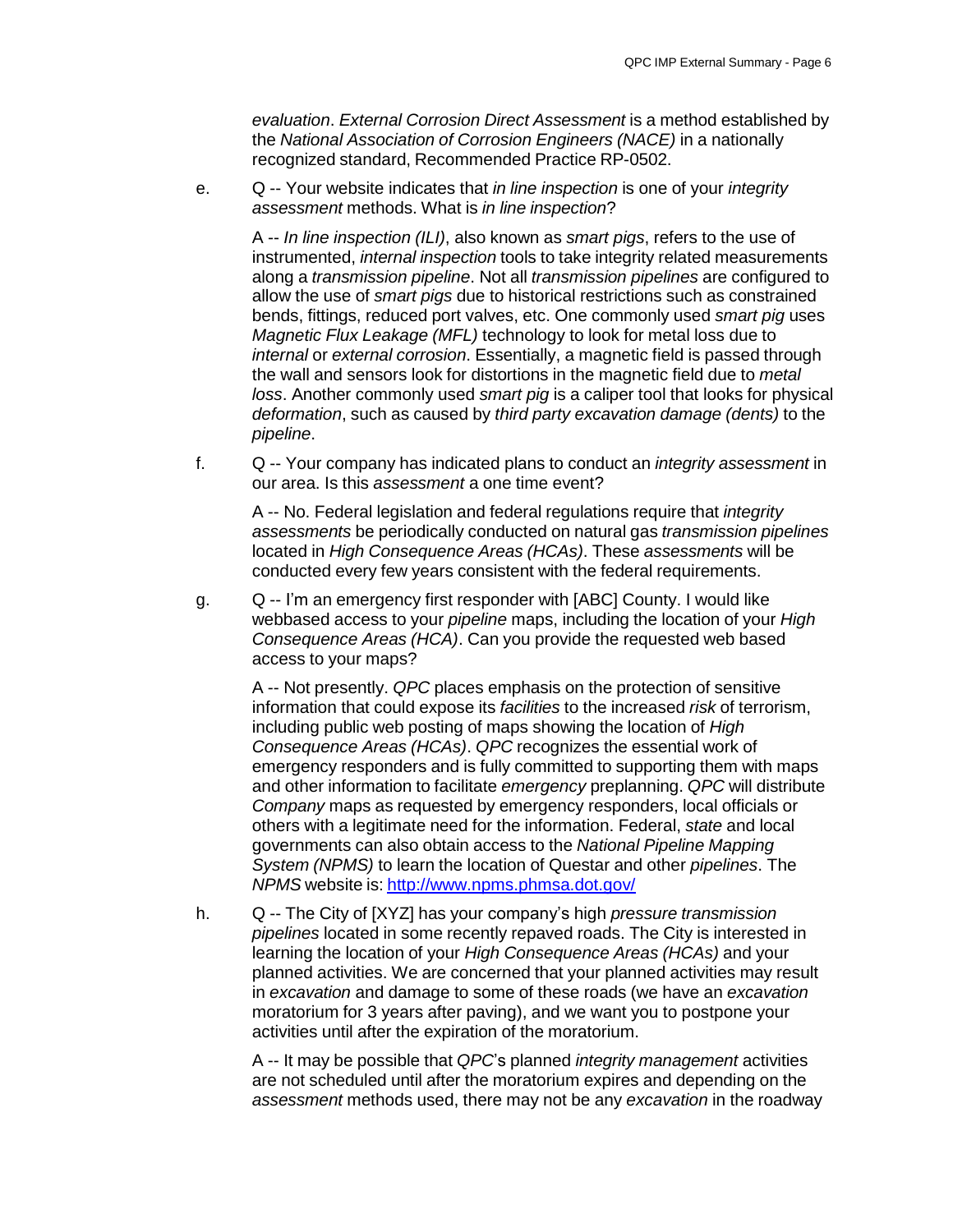needed. *QPC* would be happy to meet with you to *review* in detail the location of the *High Consequence Areas (HCAs)* and the planned integrity management activities. Please note that the *direct assessment* method requires small core holes in the pavement every 10 feet (typically) to take cathodic readings at close intervals along the *pipeline*. The results of any *assessment* may dictate that *excavation* in the roadway take place in order to examine the *pipeline*. *QPC* will cooperate with the City by obtaining the required *excavation* permits and making appropriate road repairs, but ultimately, the federal regulations may require *excavation* of these *pipelines*.

i. Q -- Our City Council has recently become aware of *QPC*'s new transmission *integrity management program* due to a series of *excavations* that have been conducted within the City. The Council is curious to know about the results of your *inspections* and to know whether the *pipeline* is safe. How do we get a copy of your *inspection* results?

A -- First, *QPC* is fully committed to safe, reliable *natural gas* service and its *pipelines* will be maintained as such. *QPC* would be happy to meet with the Council or other appropriate City officials to review our *integrity management program (IMP)* and results. *QPC* sees the City as an important partner in its *integrity management program (IMP)*, providing valuable information such as the locations of potential new *High Consequence Areas (HCAs)*. We want to facilitate stakeholder dialogue, information sharing, and mutual cooperation, and would be happy to meet at your convenience.

j. Q -- I own land that is crossed by one of *QPC*'s *natural gas transmission pipelines*. The land is mostly open range, except for a couple of office buildings at [XYZ] Road. I understand from one of your employees that you plan to come through my land this next year to conduct some specialized integrity related *inspections*. I'm not sure that I want to allow any land *disturbance activities*. What assurance do I have that you won't "tear up" the area when you do these *inspections*?

A -- These *inspections* are part of the *Company*'s transmission *integrity management program (IMP)* and conducted pursuant to federal pipeline safety requirements. *QPC* does not have the option of not conducting these *inspections* as they are federally mandated. However, *QPC*'s *integrity management program (IMP)* has *procedures* designed to ensure that *inspection* activities are conducted in a manner that minimizes environmental impact and safety risks. Activities will be conducted in conformance with *rights of-way* agreements for the *pipeline*. *QPC* will not engage in any unnecessary *excavation* or site disturbance, and will work to restore any required disturbances such that you don't feel that your land has been "torn up" or degraded.

k. Q -- I understand that *QPC*'s *integrity management program (IMP)* involves periodic *assessments* of the condition of *transmission pipelines* in *High Consequence Areas (HCAs)*. What activities occur once the *assessments* are completed? Are repairs required, or possibly other actions such as line replacements?

A -- Any needed repairs will be undertaken to keep the *pipeline* in a safe, reliable condition. Line replacement is an unlikely contingency, but older lines eventually may warrant retirement or replacement. Any "immediate" (using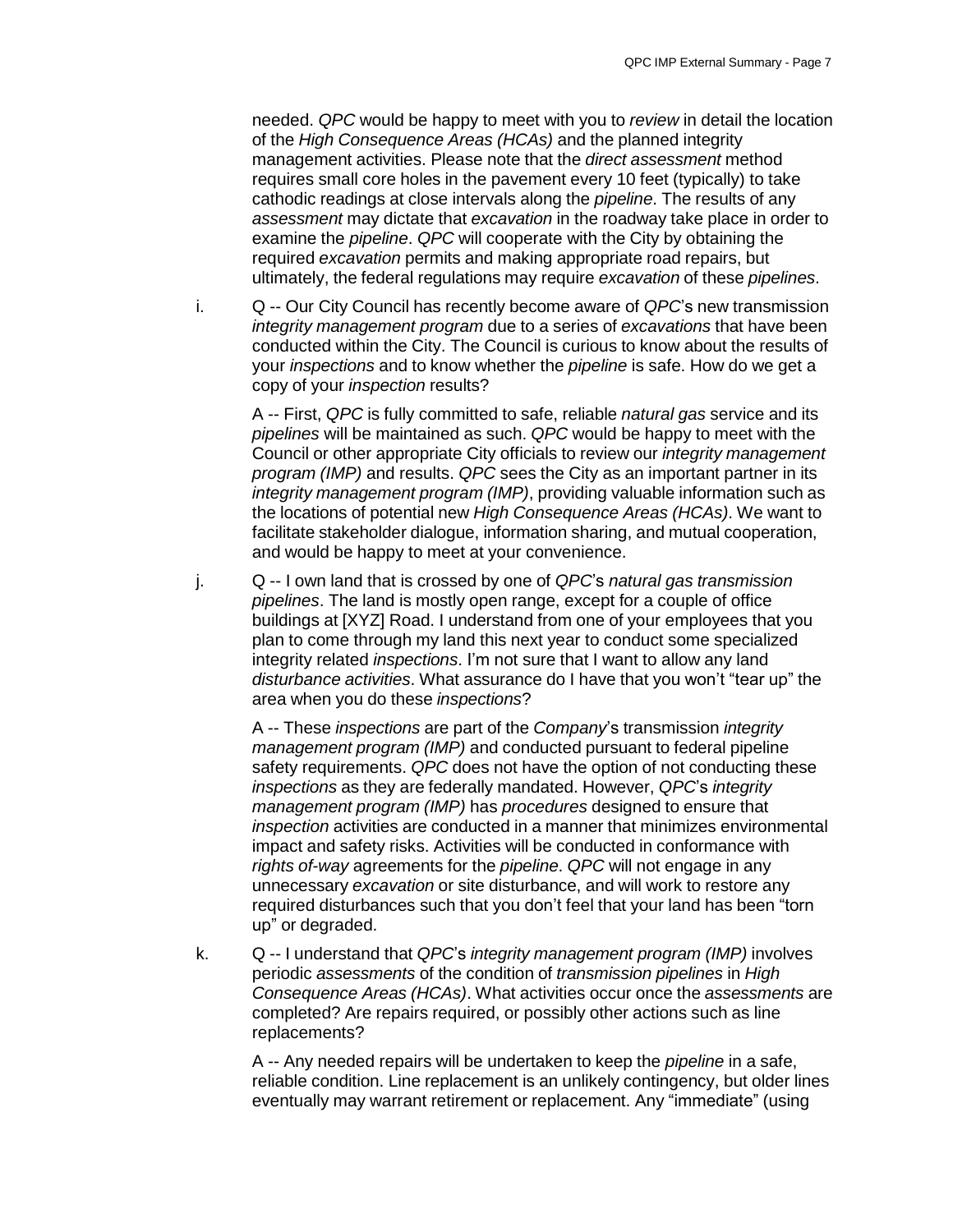*DOT* terminology) repair needs will be undertaken in an immediate timeframe. Under *DOT* requirements, immediate repair *conditions* require keeping the line at a safe, reduced operating pressure, or possibly even shutting the line down pending repairs. Less severe repairs, referred to as "scheduled" repairs (again, using *DOT* terminology) will be made within appropriate timeframes to ensure safety and *system* reliability.

l. Do you have additional questions that are not listed above? If so, please contact one of Questar's representatives listed in paragraph 1.2 above. Alternately, you can email your question or comment to Questar at [http://www.questarpipeline.com/landing/contacts\\_QPC.php](http://www.questarpipeline.com/landing/contacts_QPC.php)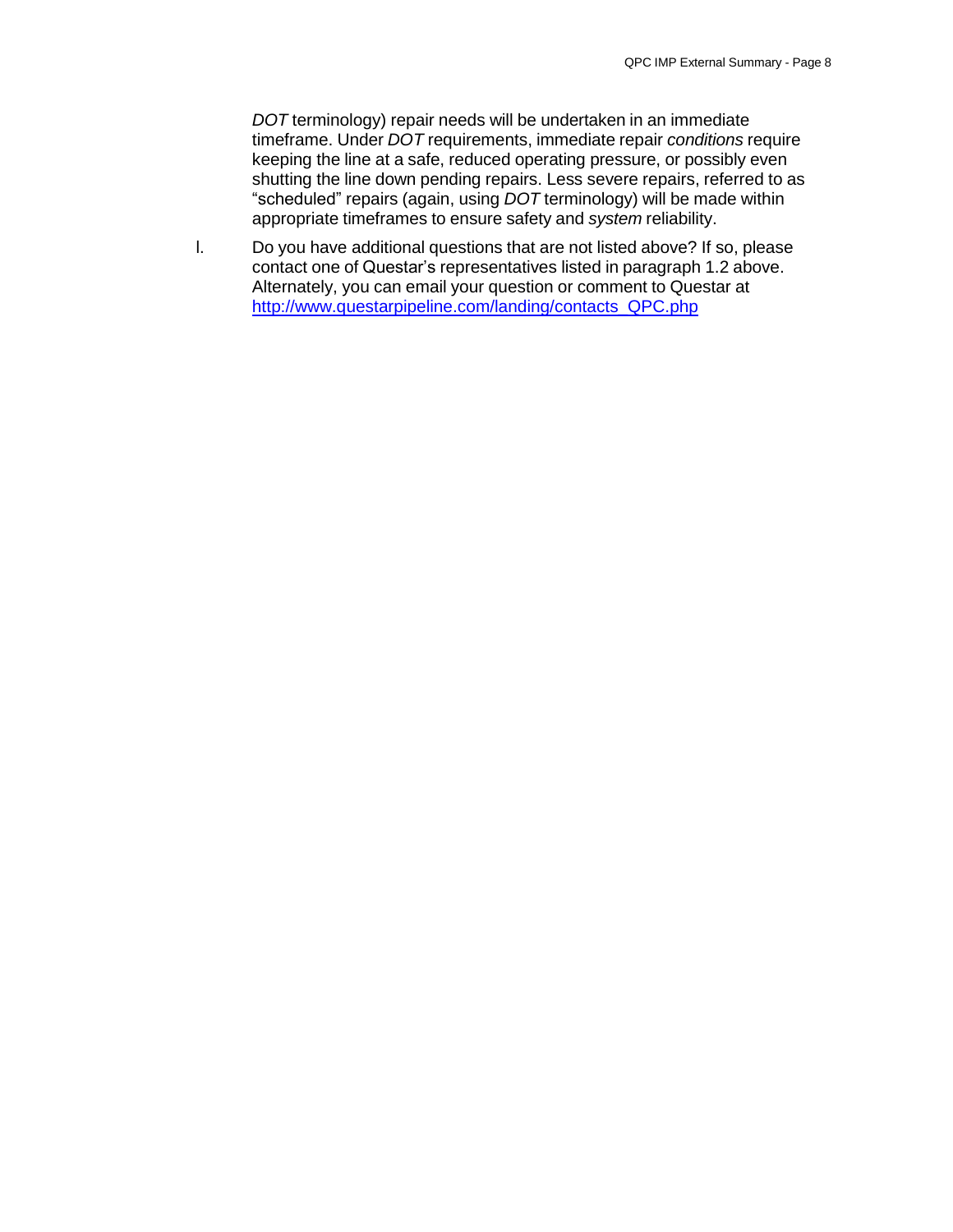| <b>REVISION HISTORY -- EXTERNAL WEBSUMMARY</b><br>SUMMARY OF QUESTAR PIPELINE COMPANY'S INTEGRITY MANAGEMENT PLAN |                                     |               |                                |                                                  |  |  |  |  |
|-------------------------------------------------------------------------------------------------------------------|-------------------------------------|---------------|--------------------------------|--------------------------------------------------|--|--|--|--|
| <b>REVISION</b><br><b>DATE</b>                                                                                    | <b>AUTHORIZATION</b><br><b>FORM</b> | <b>AUTHOR</b> | <b>SIGNIFICANT</b><br>(Yes/No) | SUMMARY or REMARKS**                             |  |  |  |  |
| 1/31/2005                                                                                                         | QRS WEBSUM-A                        | R. Jorgensen  | N/A                            | Initial adoption of web site<br>summary of IMP   |  |  |  |  |
| 4/7/2006                                                                                                          | <b>OPC WEBSUM-A1</b>                | D. Brunt      | <b>No</b>                      | Remove QGC References                            |  |  |  |  |
| 2/4/2009                                                                                                          |                                     | D. Brunt      | No                             | Update Phone Number and<br>added White River Hub |  |  |  |  |
| 4/30/2013                                                                                                         |                                     | D. Brunt      | <b>No</b>                      | Changed to new template                          |  |  |  |  |
| 10/4/2016                                                                                                         |                                     | W. Garner     | No                             | Removed Columbia Gulf,<br>updated names          |  |  |  |  |
|                                                                                                                   |                                     |               |                                |                                                  |  |  |  |  |
|                                                                                                                   |                                     |               |                                |                                                  |  |  |  |  |
|                                                                                                                   |                                     |               |                                |                                                  |  |  |  |  |